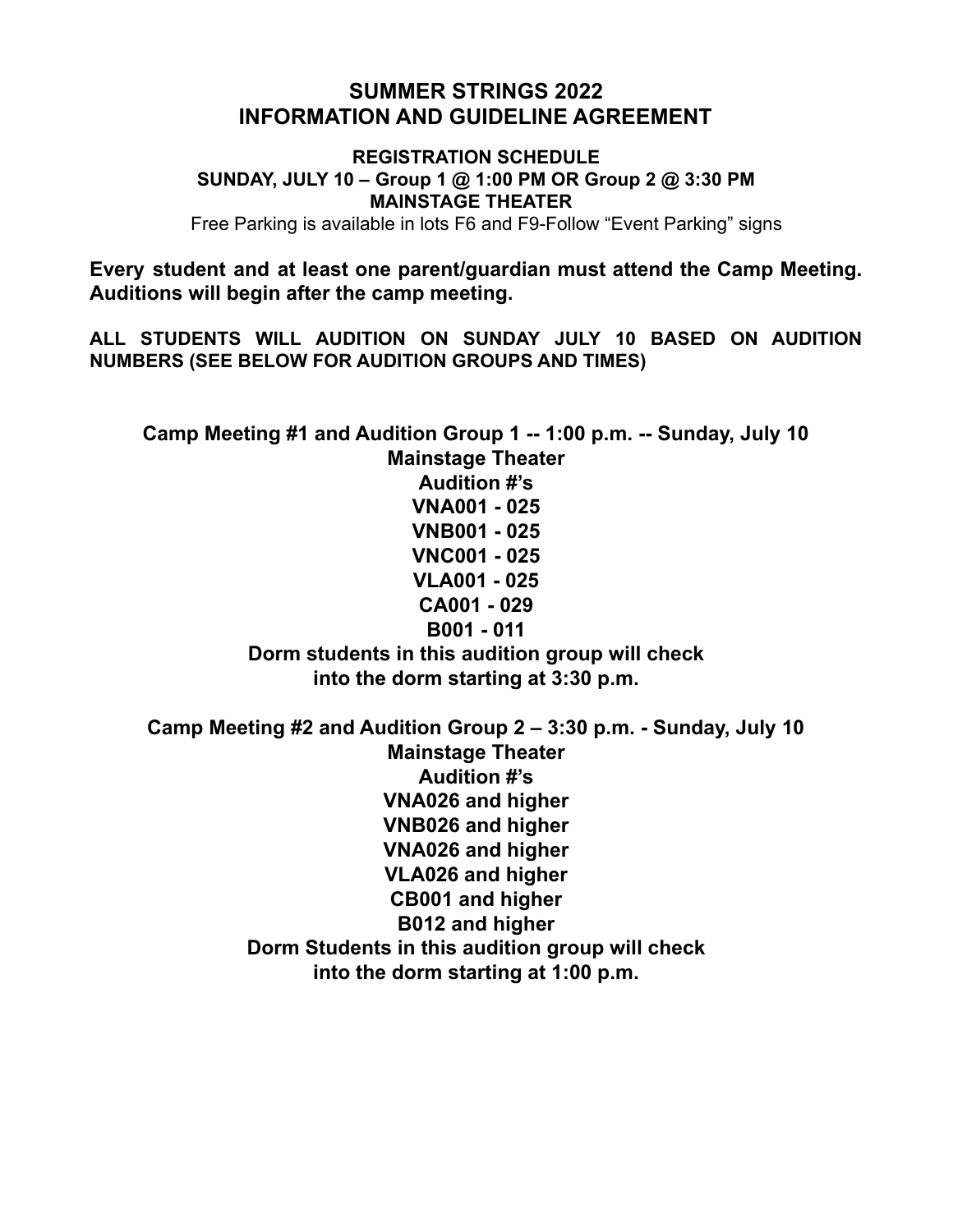| Time      | Purpose                                                                                                                                                        | TBA, UTA                                                |
|-----------|----------------------------------------------------------------------------------------------------------------------------------------------------------------|---------------------------------------------------------|
| 1:00 p.m. | Camp Meeting 1<br><b>Audition #'s</b><br><b>VNA001 - 025</b><br><b>VNB001 - 025</b><br><b>VNC001 - 025</b><br><b>VLA001 - 025</b><br>CA001 - 029<br>B001 - 011 | <b>MAINSTAGE THEATER- (attendance is</b><br>mandatory)  |
| 1:20 p.m. | <b>Advanced Theory Test</b><br>1.<br>(test must be taken to be<br>placed in this class)                                                                        | Music Building on 1st Floor (signs will be posted)      |
|           | 2. Auditions<br><b>Audition #'s</b><br><b>VNA001 - 025</b><br><b>VNB001 - 025</b><br><b>VNC001 - 025</b><br><b>VLA001 - 025</b><br>CA001 - 029<br>B001 - 011   | Music Building on $3^{nd}$ Floor (signs will be posted) |
|           | 3. Audition Group 2 Dorm<br><b>Students - begin dorm</b><br>check in                                                                                           | <b>West Hall</b>                                        |
|           |                                                                                                                                                                |                                                         |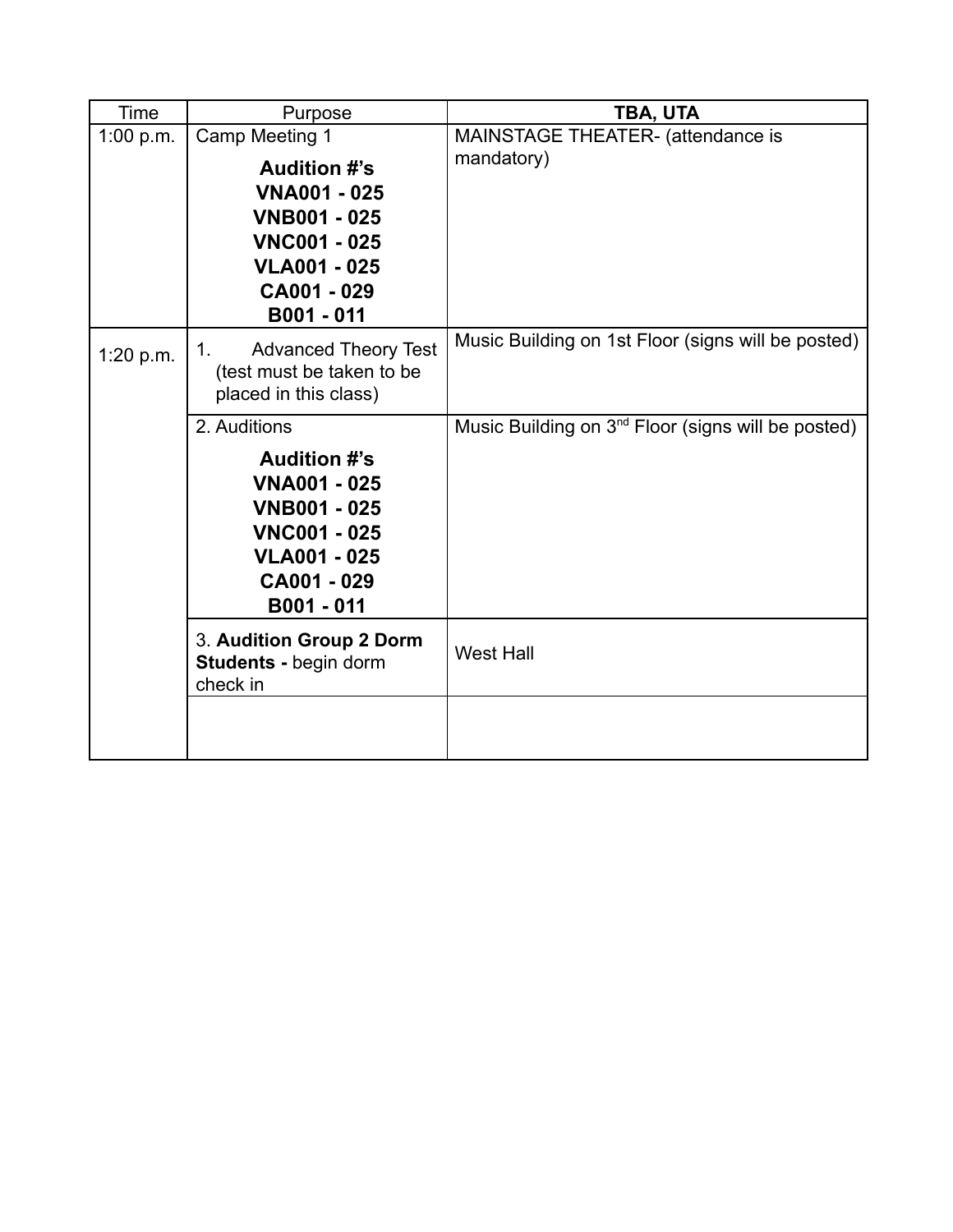| Time      | Purpose                                            | TBA, UTA                                                       |
|-----------|----------------------------------------------------|----------------------------------------------------------------|
| 3:30 p.m. | Camp Meeting 2                                     | <b>MAINSTAGE THEATER- (attendance is</b>                       |
|           | <b>Audition #'s</b>                                | mandatory)                                                     |
|           | <b>VNA026 and higher</b>                           |                                                                |
|           | <b>VNB026 and higher</b>                           |                                                                |
|           | <b>VNA026 and higher</b>                           |                                                                |
|           | <b>VLA026 and higher</b>                           |                                                                |
|           | <b>CB001 and higher</b>                            |                                                                |
|           | B012 and higher                                    |                                                                |
|           |                                                    |                                                                |
| 3:50 p.m. | 2.<br><b>Advanced Theory Test</b>                  | Music Building on 1st Floor (signs will be posted)             |
|           | (test must be taken to be<br>placed in this class) |                                                                |
|           |                                                    |                                                                |
|           |                                                    |                                                                |
|           | 2. Auditions                                       | Music Building on 3 <sup>nd</sup> Floor (signs will be posted) |
|           | <b>Audition #'s</b>                                |                                                                |
|           | <b>VNA026 and higher</b>                           |                                                                |
|           | <b>VNB026 and higher</b>                           |                                                                |
|           | <b>VNA026 and higher</b>                           |                                                                |
|           | <b>VLA026 and higher</b>                           |                                                                |
|           | <b>CB001 and higher</b>                            |                                                                |
|           | B012 and higher                                    |                                                                |
|           | 3. Audition Group 1 Dorm                           | <b>West Hall</b>                                               |
|           | Students - begin dorm                              |                                                                |
|           | check in                                           |                                                                |
|           |                                                    |                                                                |
|           |                                                    |                                                                |

**SCHEDULE FOR MONDAY, JULY 11 – MAINSTAGE THEATER -** Camp begins on Monday morning at 8:30 a.m. ALL STUDENTS AND FACULTY will meet in **MAINSTAGE THEATER at 8:30 a.m. (please do** *not* **park and come in with your child to this meeting)**

- A. Electives. Class assignments for Music Theory, Advanced Theory, Vibrato, Music Literature, Conducting and All State Masterclasses will be posted outside Mainstage Theater on MONDAY, July 11.
- B. Orchestra & Chair Placements. Orchestra and chair placements will be posted outside **MAINSTAGE THEATER** on Monday morning AFTER the Meeting begins. When you are dismissed from the Monday Camp Meeting, you will see the Orchestra and Chair Placement postings and gather outside **MAINSTAGE** by orchestra to be escorted to your first rehearsal or sectional.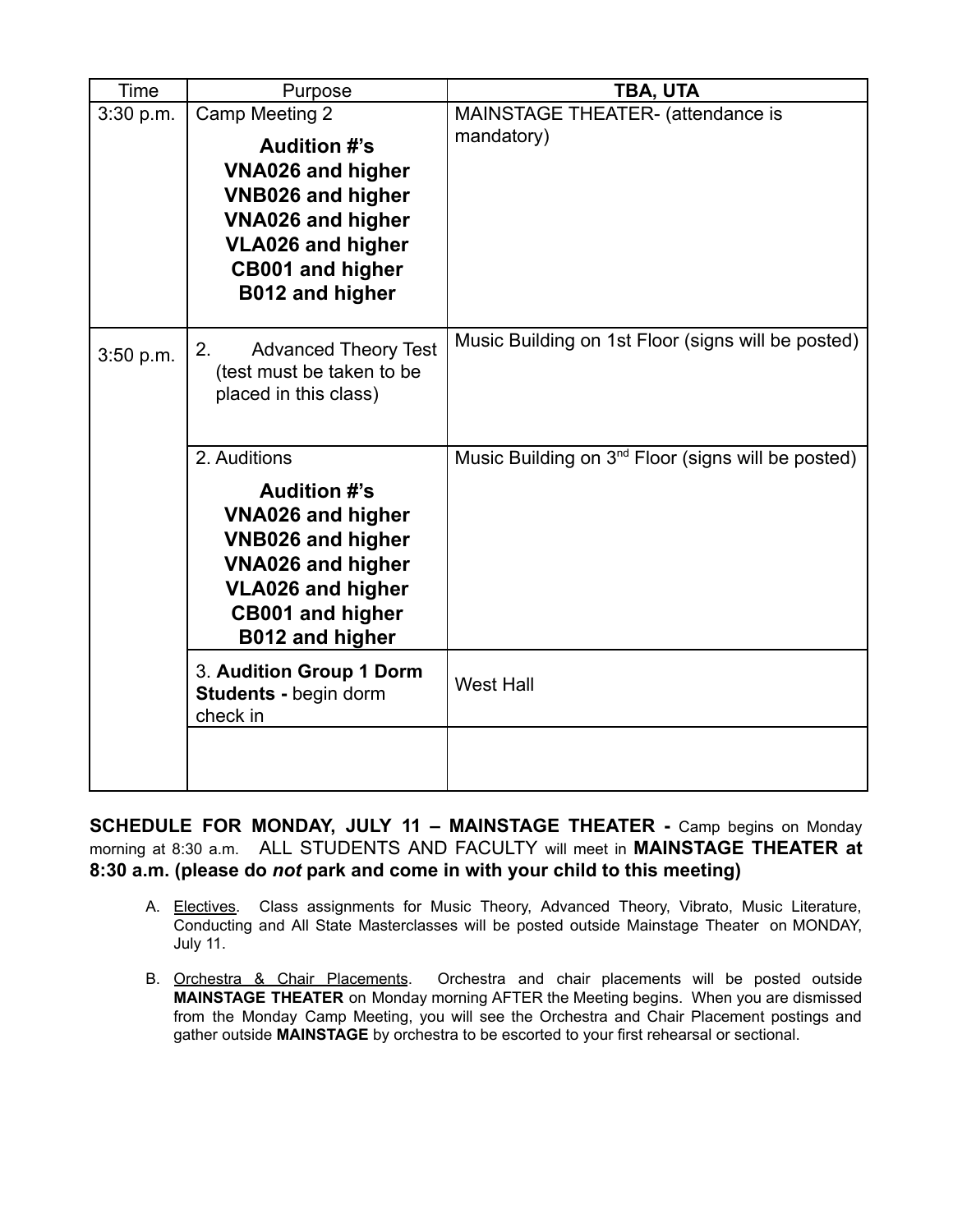# **DAILY SCHEDULE, WALKING ON CAMPUS, LUNCH OPTIONS**

- A. Daily Schedule. The daily schedule is from 8:30 a.m. to 3:45 p.m. with lunch for all campers will be from 11:30 a.m. to 1:00 p.m. You will receive a Daily Schedule at the first orchestra rehearsal on Monday morning. You will need to follow the appropriate schedule for the orchestra, sectional and elective class in which you are placed. Faculty and counselors will be available to help you find rooms.
- B. Walking on Campus. Students should walk in groups with a counselor. Faculty & counselors will monitor buildings during class changes to assist students. Counselors will be escorting groups to and from the Maverick Café for Lunch. Students must walk in groups with the counselors to and from the Maverick Café and the Music Building. No students are allowed to walk in groups less than 3.
- C. Commuter Lunch.
	- 1. **Pre-Paid Commuter Meals:** If you paid for commuter meals with your application, your name tag will also be your meal card. The only place you can go for lunch is Maverick Cafe.
	- 2. **No Pre-paid Commuter Meals:** If you did not pay for commuter meals, you have the following options:
		- bring your lunch and eat on the benches outside the Music Building
		- bring your lunch and eat at the Maverick Cate
		- buy your lunch at the Maverick Café
- D. Dorm Meals. Dorm students will eat in the Maverick Cafe. (Sunday, dinner only; M-Th B/L/D; Friday B/L only

### **FRIDAY SCHEDULE – Early Dismissal**

All students will be dismissed at approximately 3:15 p.m. on Friday. Students will be given instructions for returning to UTA for the concert.

# **CONCERT INFORMATION - 7:00 p.m., Friday, July 15th, MAINSTAGE THEATER A CONCERT SCHEDULE WILL BE GIVEN TO CAMPERS ON THURSDAY JULY 14TH**

Girls wear nice dresses or blouse & skirt or blouse & pants and dressy shoes/sandals. Boys wear a nice polo or dress shirt, long slacks or khaki pants, socks and dress shoes (a coat and tie are optional). Please no shorts, jeans, flip-flops or tennis shoes.

#### **IMPORTANT INFORMATION**

- A. Name Tags. You are required to wear your own name tag on your shirt while on Campus. If you forget or lose your name tag, you will be required to purchase a new name tag in the Camp Office for \$5.00. If you bring the original name tag back to the Camp Office after purchasing a new one, the \$5.00 fee you paid will be refunded.
- B. Commuter Student Drop Off and Pick Up. Parents can drop off and pick up students along Greek Row, in the circle drive at the east end of Greek Row. Commuter students will be dismissed from their last rehearsal to be released to the designated parent for pick up. Please make sure you know exactly where to meet your parents at the end of each day. Parents will show an ID to pick up students at the end of each day at the designated drop off site.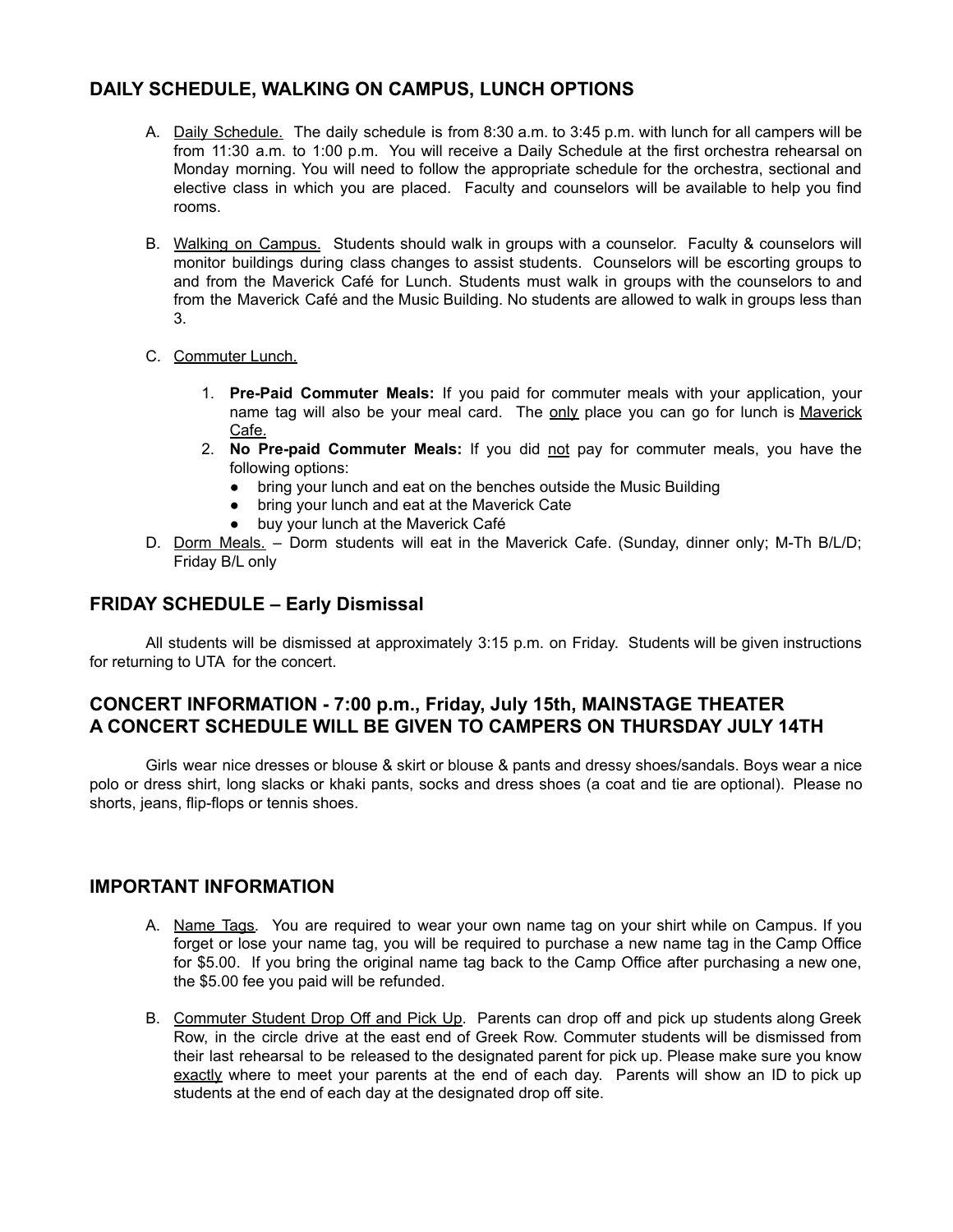- C. Tardiness is not acceptable. You are expected to be at all rehearsals and classes on time. University classes will be in session, so please be quiet and courteous while changing classes. Allow extra time in the mornings for heavy traffic on campus.
- D. Illness or Injury. If you become ill or injured at UTA, report to the Camp Office so your parents can be contacted. In the event emergency medical attention is necessary, an ambulance will be called and you will be taken to Arlington Memorial Hospital. **You will pay any and all charges that are incurred at any medical facility.** Commuting students who become ill and cannot attend camp, should have your parents call the Camp Office by 8:30 a.m. each day you will be absent.
- E. Health and Instrument & Property Insurance and Damages. Parental insurance will be the primary coverage for health services incurred at any hospital or medical facility or loss or damage to any student's instrument or property. You and your parents/guardians will be responsible for the repair or replacement of any damage to or loss of any University property or equipment caused by you. The UTA Music Camps Insurance will be secondary coverage that coordinates with your primary insurance coverage.
- F. Dress. You should wear appropriate casual summer clothes during the week. Please wear appropriate shoes for walking—we do a lot of walking! Please use customary school dress code as a guideline. Inappropriate clothing or clothing with offensive slogans will not be tolerated. Masking is suggested for the duration of camp, but not required. Please make sure the mask is worn over your mouth and nose. Please bring hand sanitizer for regular use throughout the day.
- G. Parking. Parents who plan to park and leave their vehicle and students who have their own vehicles on campus must have the parking permit, obtained through the registration process. You may park in any Visitor or Student parking lot. Permits are not required on weekends or Friday night.
- H. Instrument & Personal Property. You must provide your own instrument (this includes a stool for bass students if you use one). It is strongly recommended that parents make note of their student's instrument make, model, and serial number before Camp begins. Your name should be clearly marked on personal property (e.g. instrument cases, wire stands, backpacks, purses, wallets). All personal property is your sole responsibility at all times. The University and Camp are not responsible or liable for any lost, damaged, stolen or misplaced items. You should not keep large sums of money in purses, wallets, backpacks or dorm rooms. You may have cell phones but must turn them off or on silent during classes.
- I. Instrument Storage. Room 115 and/or 106 in the Music Building will be provided for instrument storage during lunch and overnight. Commuting students with violins and violas should take their instruments home each night.
- J. Prohibited Items/Activity. Firearms; Weapons; Fireworks; Explosives; Matches; Lighters; Candles; Cigarettes; Cigars; Illegal Substances; Pets; Gambling; Smoking; Vaping, Bullying and Alcoholic, Energy, and High Caffeine Beverages are prohibited at all times. In this regard, all students are not allowed to purchase caffeine drinks at the Connection Café or Starbucks in the University Center. Students are not allowed to go to the College Park shops & restaurants without prior permission and only if accompanied by a parent/guardian. Water guns inside buildings are not allowed at any time.
- K. Permission to Leave Campus. Commuting students will not be allowed to leave Campus between 8:30 a.m. and 3:45 p.m. Anyone abusing this rule on the first offense will be dismissed with no refunds. The University and Camp faculty and staff will not be responsible for any damages or injuries to students who violate this rule. Students must remain on campus during lunch time.
- L. Unauthorized Visitors. Parents, legal guardians, and visitors will not be allowed to visit rehearsals or classes for Summer Strings 2023.